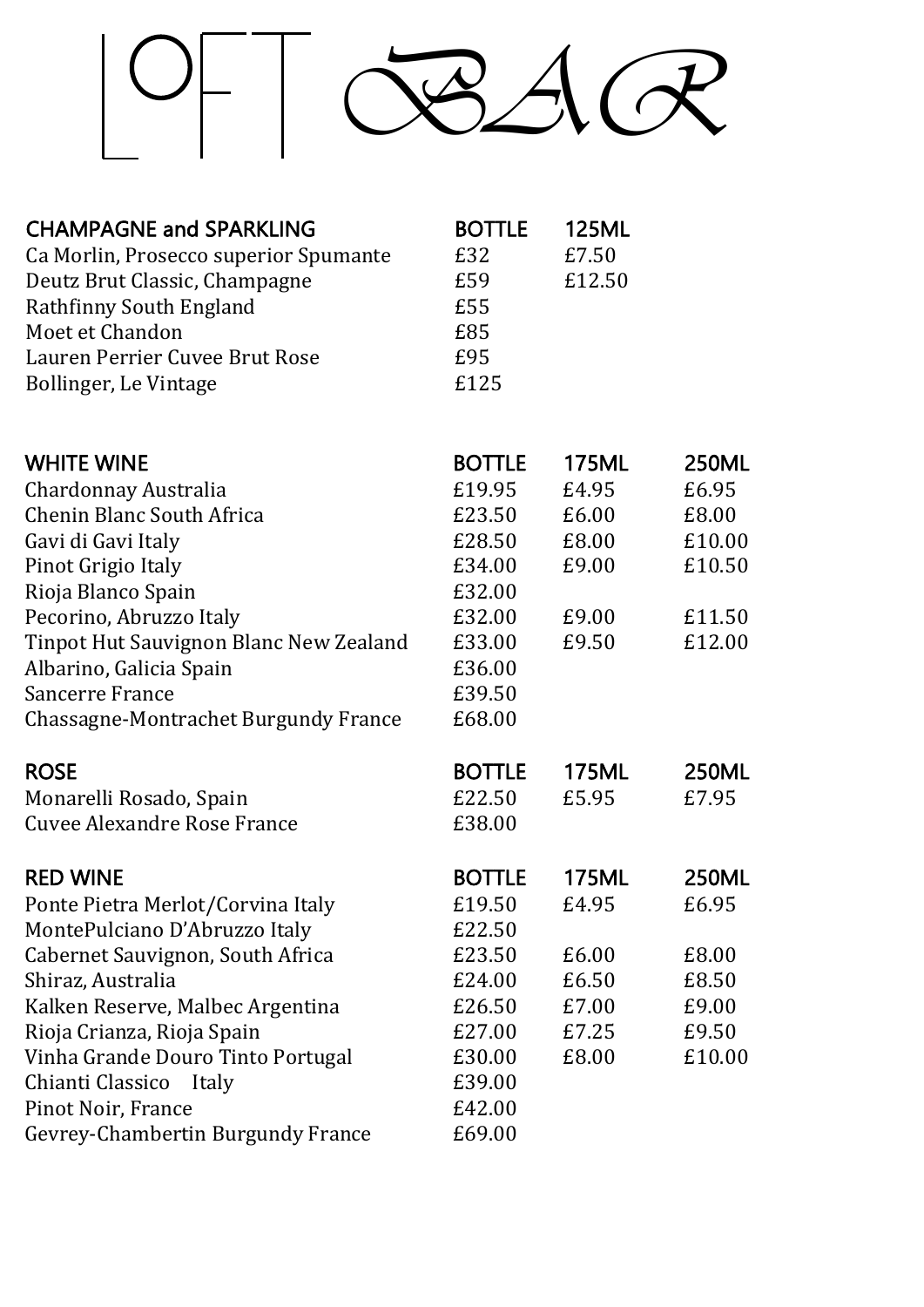

*BAR*

## **COCKTAILS**

| LOFT LIFT, Hendricks Gin, Elderflower, lemon, mint and prosecco    | £10.50      |
|--------------------------------------------------------------------|-------------|
| Mojito, Rum Fresh Lime Juice sugar mint                            | £9.50       |
| Passion Fruit Capirinha Cachaca fresh lime passion fruit sugar     | £9.50       |
| <b>Old Fashioned Bourbon bitters sugar orange</b>                  | £9.50       |
| <b>Aperol Spritz</b> Aperol soda prosecco orange                   | £9.50       |
| <b>Chambord Kyr Royale Chambord Liquor Champagne</b>               | £14.00      |
| Night Lift - Vodka Blue Curacao Rum lemonade Mint Lemon            | £9.00       |
| Tonka Espresso Martini Vodka Coffee Liqueur espresso sugar         | £9.50       |
| <b>Slipper</b> Cointreau Rum Champagne                             | £13.00      |
| Blue Hawaiian Blue Curacao Rum Apple Juice Mint Lemon              | £9.00       |
| <b>TONIC PORT</b> White Port Mint Lemon Tonic Water                | £8.50       |
| Kryptonite Blue Curacao Sambuca Pineapple Juice                    | £9.00       |
| <b>Black Velvet</b> Stout Beer Champagne                           | £14.50      |
| <b>MOCKTAILS</b>                                                   |             |
| Virgin G and T Non-Alcoholic Gin served with Tonic Water           | £6.50       |
| Elderflower Fizz Apple Juice Elderflower mint cucumber soda        | £5.00       |
| <b>Strawberry Mojito Strawberries lime sugar mint and lemonade</b> | £5.00       |
| Pac-Man Lemon Juice Grenadine Bitters Ginger Ale                   | £5.00       |
| <b>GIN BAR</b>                                                     | <b>25ML</b> |
| <b>BOMBAY SAPPHIRE</b>                                             | £4.75       |
| <b>HENDRICKS GIN</b>                                               | £4.75       |
| THE BOTANIST GIN                                                   | £5.00       |
| <b>GIN MARE</b>                                                    | £5.50       |
| <b>BOBBY'S SCHIEDAM DRY GIN</b>                                    | £5.50       |
| <b>COPPERHEAD GIN</b>                                              | £7.00       |
| <b>RHUBARB GIN SLINGSBY</b>                                        | £4.75       |
| <b>MONKEY 47</b>                                                   | £8.00       |
| PINK/ORANGE GIN                                                    | £3.75       |
| <b>SIPSMITH DRY GIN</b>                                            | £5.00       |
| RIVES LONDON DRY GIN                                               | £4.50       |
| <b>GORDONS DRY GIN</b>                                             | £3.50       |
|                                                                    |             |